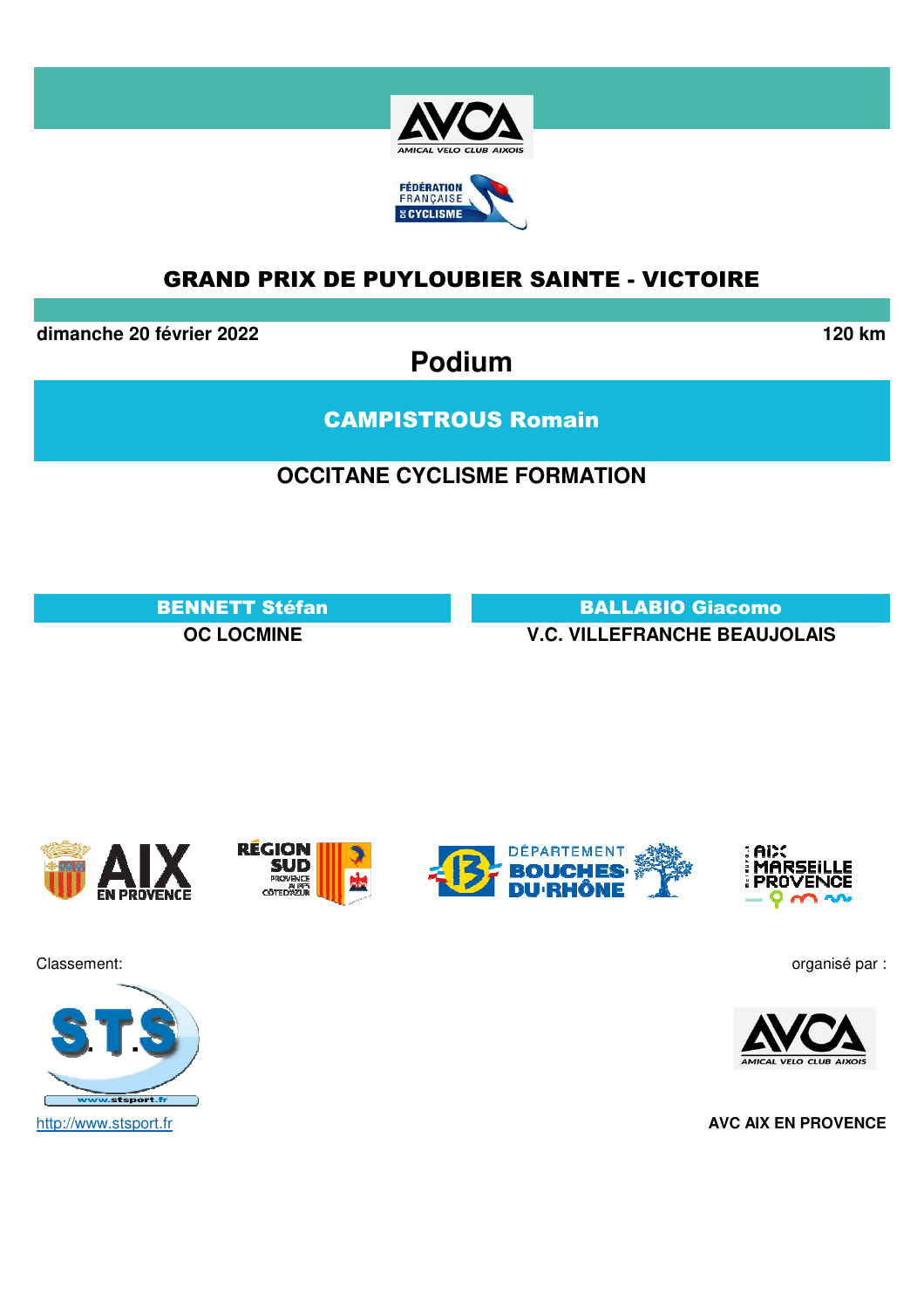



| dimanche 20 février 2022 |              |                                                  |                                                                  |                   |          |          | Moyenne du Premier 37,812 km/h pour 120 km     |                                                                                  |
|--------------------------|--------------|--------------------------------------------------|------------------------------------------------------------------|-------------------|----------|----------|------------------------------------------------|----------------------------------------------------------------------------------|
| PI.                      | Dos          | Nom Prénom                                       | <b>Equipe</b>                                                    | Temps             |          | PI. Dos  | Nom Prénom                                     | Equipe<br>Temps                                                                  |
| 1                        | 39<br>69     | <b>CAMPISTROUS Romain</b>                        | OCCITANE CYCLISME FORMATION                                      | 3h10'25'          | ab       | 34       | <b>RONGERE Quentin</b>                         | <b>CR4C ROANNE</b>                                                               |
| 2<br>3                   | 82           | <b>BENNETT Stéfan</b><br><b>BALLABIO Giacomo</b> | OC LOCMINE<br>V.C. VILLEFRANCHE BEAUJOLAIS                       | à 21<br>à 56"     | np<br>ab | 35<br>36 | * VARAGO Jérémy<br>* TRESCARTE Vincent         | CR4C ROANNE<br><b>CR4C ROANNE</b>                                                |
| 4                        | 51           | <b>GUILLOT Jocelyn</b>                           | BOURG EN BRESSE AIN CYCLISME                                     | à 58"             | ab       | 40       | * JALABERT Jules                               | OCCITANE CYCLISME FORMATION                                                      |
| 5                        |              | 143 DEVAUX Thomas                                | CHARVIEU CHAVAGNEUX I.C.                                         | à 01'11"          | ab       | 43       | LEMOINE Gaëtan                                 | OCCITANE CYCLISME FORMATION                                                      |
| 6                        |              | 153 * BAUDIN Alex                                | CHAMBERY C. COMPETITION                                          | n                 | ab       | 44       | * LAVIGNAC Matthieu                            | OCCITANE CYCLISME FORMATION                                                      |
| 7                        | 21           | PAUCHARD Eliot                                   | CORBAS LYON METROPOLE                                            |                   | ab       | 45       | * ROMEO Hugo                                   | OCCITANE CYCLISME FORMATION                                                      |
| 8                        | 25           | * COSTIOU Ewen                                   | COTES D'ARMOR CYCLISME                                           | à 01'13'          | ab       | 46       | * ROZES Clément                                | OCCITANE CYCLISME FORMATION                                                      |
| 9                        | 72           | GUICHARD Mickaël                                 | OC LOCMINE                                                       | à 01'21           | ab       | 48       | <b>BRENANS</b> Emile                           | BOURG EN BRESSE AIN CYCLISME                                                     |
| 10                       | 74           | LE NY Jean Louis                                 | OC LOCMINE                                                       | à 01'27"          | ab       | 56       | * BOSONI Victor                                | CC ETUPES LE DOUBS PAYS DE MONTBELIARD                                           |
| 11                       |              | 111 * GIRARD Damien                              | CC NOGENT / OISE                                                 | н                 | ab       | 58       | * GUIZIOU Mathieu                              | CC ETUPES LE DOUBS PAYS DE MONTBELIARD                                           |
| 12                       | 61           | * HUYET Baptiste                                 | CC ETUPES LE DOUBS PAYS DE MONTBELIARI                           | ×<br>$\mathbf{u}$ | ab       | 59       | * HANNAY Tyler                                 | CC ETUPES LE DOUBS PAYS DE MONTBELIARD                                           |
| 13<br>14                 | 8<br>13      | * WOOD Harrison<br>* CAPRON Rémi                 | A.V.C.AIX EN PROVENCE                                            | $\mathbf{u}$      | ab<br>ab | 60<br>62 | * RICHARD Maxime<br>* LE FUR Mathéo            | CC ETUPES LE DOUBS PAYS DE MONTBELIARD<br>CC ETUPES LE DOUBS PAYS DE MONTBELIARD |
| 15                       | 11           | * BOWN Morgan                                    | E.C. ST ETIENNE - LOIRE<br>E.C. ST ETIENNE - LOIRE               | $\mathbf{u}$      | ab       | 65       | <b>HAGEN Julien</b>                            | SPRINTER NICE METROPOLE                                                          |
| 16                       |              | 148 * CHARRIN Aloïs                              | V.S. ROMANAIS PEAGEOIS                                           | $\mathbf{u}$      | ab       | 66       | * LAURENS Anthony                              | SPRINTER NICE METROPOLE                                                          |
| 17                       | 50           | * GUERNALEC Victor                               | BOURG EN BRESSE AIN CYCLISME                                     | $\mathbf{u}$      | ab       | 70       | * BOURGOYNE Lucas                              | OC LOCMINE                                                                       |
| 18                       | 53           | * PAIGE Charles                                  | BOURG EN BRESSE AIN CYCLISME                                     |                   | ab       | 71       | <b>BAGUELIN Jocelyn</b>                        | OC LOCMINE                                                                       |
| 19                       | 49           | * GILBERT Aurélien                               | BOURG EN BRESSE AIN CYCLISME                                     | $\mathbf{u}$      | ab       | 75       | <b>DAUPHIN Florian</b>                         | VC PAYS DE LOUDEAC                                                               |
| 20                       |              | 122 THIBAULT Jean Denis                          | A.PO.GE CYCLISTE - TEAM U CUBE 17                                | ×                 | ab       | 76       | * LARMET IIan                                  | VC PAYS DE LOUDEAC                                                               |
| 21                       | 67           | <b>LEBEAU Mattis</b>                             | SPRINTER NICE METROPOLE                                          | $\mathbf{u}$      | ab       | 77       | <b>LE PENNEC Guerand</b>                       | VC PAYS DE LOUDEAC                                                               |
| 22                       | 54           | * ROULAND Louis                                  | BOURG EN BRESSE AIN CYCLISME                                     | Ħ                 | ab       | 79       | * PROVOST Maximilien                           | VC PAYS DE LOUDEAC                                                               |
| 23                       | 52           | <b>LEBRETON Jacques</b>                          | BOURG EN BRESSE AIN CYCLISME                                     | n                 | ab       | 81       | <b>AVADANIAN Lucas</b>                         | V.C. VILLEFRANCHE BEAUJOLAIS                                                     |
| 24                       | 86           | * JUILLARD Maximilien                            | V.C. VILLEFRANCHE BEAUJOLAIS                                     | à 02'02"<br>×     | ab       | 84       | * GARDELLA Florent                             | V.C. VILLEFRANCHE BEAUJOLAIS                                                     |
| 25                       |              | 132 BELLICAUD Jeremy<br><b>JEANNES Matthieu</b>  | OCEANE TOP 16                                                    | $\mathbf{u}$      | ab       | 87       | <b>VALVASORI Larry</b>                         | V.C. VILLEFRANCHE BEAUJOLAIS                                                     |
| 26<br>27                 | 28<br>55     | * LECLAINCHE Gwen                                | COTES D'ARMOR CYCLISME<br>CC ETUPES LE DOUBS PAYS DE MONTBELIARI | à 02'33'          | ab<br>ab | 89<br>91 | <b>CLEMENCIO Raphael</b><br><b>DUFAUX Lois</b> | ELITE FONDATIONS CYCLING TEAM                                                    |
| 28                       | 33           | * MARIN Julien                                   | CR4C ROANNE                                                      |                   | ab       | 92       | <b>GACHET Guillaume</b>                        | ELITE FONDATIONS CYCLING TEAM<br>ELITE FONDATIONS CYCLING TEAM                   |
| 29                       | 7            | <b>THOMAS Nicolas</b>                            | A.V.C.AIX EN PROVENCE                                            |                   | ab       | 93       | * JANSSEN Christoph                            | ELITE FONDATIONS CYCLING TEAM                                                    |
| 30                       |              | 106 * FERREIRA Louis                             | GSC BLAGNAC VELO SPORT 31                                        | à 02'35'          | ab       | 95       | * ROTH Vincent                                 | ELITE FONDATIONS CYCLING TEAM                                                    |
| 31                       |              | 146 BUCHETET Benjamin                            | G.M.C. 38 (EYBENS FORMATION)                                     | à 03'27"          | ab       | 96       | * BAUDUIN Antoine                              | DUNKERQUE GRAND LITTORAL COFIDIS                                                 |
| 32                       |              | 102 MATTHYS Louka                                | DUNKERQUE GRAND LITTORAL COFIDIS                                 |                   | ab       | 98       | * LECLERCQ Clément                             | DUNKERQUE GRAND LITTORAL COFIDIS                                                 |
| 33                       |              | 109 BACON Romain                                 | CC NOGENT / OISE                                                 | à 03'56"          | ab       | 99       | * LEDOUX Trystan                               | DUNKERQUE GRAND LITTORAL COFIDIS                                                 |
| 34                       |              | 144 CHATELUS Axel                                | CHARVIEU CHAVAGNEUX I.C.                                         |                   | ab       |          | 100 LEYMAN Celestin                            | DUNKERQUE GRAND LITTORAL COFIDIS                                                 |
| 35                       |              | 137 * AZILE LOZACH Julien                        | OCEANE TOP 16                                                    | à 04'06"          | ab       |          | 101 LE CUNFF Kevin                             | DUNKERQUE GRAND LITTORAL COFIDIS                                                 |
| 36                       | 12           | * CAILLIAU Taïno                                 | E.C. ST ETIENNE - LOIRE                                          | à 04'14"          | np       |          | 103 JOLIBERT Clément                           | GSC BLAGNAC VELO SPORT 31                                                        |
| 37                       | 27           | * D'HERVEZ Thibault                              | COTES D'ARMOR CYCLISME                                           | n<br>n            | np       |          | 104 CHASSAGNE Thomas                           | GSC BLAGNAC VELO SPORT 31                                                        |
| 38                       | 73           | * JOLLY Maxime                                   | OC LOCMINE                                                       | $\mathbf{u}$      | ab       |          | 105 * WARMERDAM Max                            | GSC BLAGNAC VELO SPORT 31                                                        |
| 39<br>40                 | 80<br>57     | * VEISTROFFER Baptiste<br><b>CORKERY Dillon</b>  | VC PAYS DE LOUDEAC<br>CC ETUPES LE DOUBS PAYS DE MONTBELIARI     | $\mathbf{u}$      | ab<br>ab |          | 107 BERTRAND Corentin<br>108 * HAINES Alex     | GSC BLAGNAC VELO SPORT 31<br><b>GSC BLAGNAC VELO SPORT 31</b>                    |
| 41                       | 41           | * DRAPIER Lukas                                  | OCCITANE CYCLISME FORMATION                                      | à 04'17"          | ab       |          | 113 HOUCKE Killyan                             | CC NOGENT / OISE                                                                 |
| 42                       | 3            | <b>WILD Damian</b>                               | A.V.C.AIX EN PROVENCE                                            |                   | ab       |          | 114 * MARTHE Nicolas                           | CC NOGENT / OISE                                                                 |
| 43                       | 19           | MADSSTUEN Asbiørn                                | CORBAS LYON METROPOLE                                            | $\mathbf{u}$      | ab       |          | 115 * SENICOURT Kylian                         | CC NOGENT / OISE                                                                 |
| 44                       | 47           | <b>BLANC Arthur</b>                              | BOURG EN BRESSE AIN CYCLISME                                     |                   | ab       |          | 116 SEUWIN Paul                                | CC NOGENT / OISE                                                                 |
| 45                       |              | 124 * CARRO Simone                               | ASD ARIES CYCLING                                                | Ħ                 | ab       |          | 118 ARHIE Vincent                              | A.PO.GE CYCLISTE - TEAM U CUBE 17                                                |
| 46                       | 14           | <b>SALVATORI Thomas</b>                          | E.C. ST ETIENNE - LOIRE                                          | à 04'19" ab       |          |          | 119 * BESSAGUET Cedric                         | A.PO.GE CYCLISTE - TEAM U CUBE 17                                                |
| 47                       | 94           | * ROSSIER Thibault                               | ELITE FONDATIONS CYCLING TEAM                                    | Ħ                 | ab       |          | 121 PEYENCET Gabriel                           | A.PO.GE CYCLISTE - TEAM U CUBE 17                                                |
| 48                       |              | 24 TAIEB Raphaël                                 | CORBAS LYON METROPOLE                                            | à 04'26"          | ab       |          | 123 * BALDASSARRE Federico ASD ARIES CYCLING   |                                                                                  |
| 49                       |              | 112 * HAMON Nicolas                              | CC NOGENT / OISE                                                 | à 04'29"          | ab       |          | 125 * PELLICARI Matteo                         | ASD ARIES CYCLING                                                                |
| 50                       |              | 120 LADEIRO Benoit                               | A.PO.GE CYCLISTE - TEAM U CUBE 17                                | à 06'22"          | ab       |          | 126 * VALINOTTO Ivan                           | ASD ARIES CYCLING                                                                |
| 51<br>52                 | $\mathbf{1}$ | 152 MEYER Robin<br>* MAIRE Adrien                | PHILIPPE WAGNER CYCLING<br>A.V.C.AIX EN PROVENCE                 | à 06'25"          | ab<br>ab |          | 127 * VECCHI Lorenzo<br>128 * VITO Giovanni    | ASD ARIES CYCLING<br>ASD ARIES CYCLING                                           |
| 53                       |              | 117 * ARHIE Kevin                                | A.PO.GE CYCLISTE - TEAM U CUBE 17                                | à 07'49"          | ab       |          | 131 BAREILLE Bastien                           | OCEANE TOP 16                                                                    |
| 54                       | 18           | <b>GUILLONNET Adrien</b>                         | CORBAS LYON METROPOLE                                            | à 11'07"          | ab       |          | 133 DEMEAUTIS Matthieu                         | OCEANE TOP 16                                                                    |
| 55                       | 42           | * JALADEAU Artus                                 | OCCITANE CYCLISME FORMATION                                      | à 11'09"          | ab       |          | 134 * FIEFVEZ Jordan                           | OCEANE TOP 16                                                                    |
| 56                       | 17           | <b>GRAND Antoine</b>                             | CORBAS LYON METROPOLE                                            |                   | ab       |          | 135 * LE BOETEZ Clement                        | OCEANE TOP 16                                                                    |
| 57                       | 83           | <b>DESROCHES Alexandre</b>                       | V.C. VILLEFRANCHE BEAUJOLAIS                                     | n                 | ab       |          | 136 * SOUCHON Antonin                          | OCEANE TOP 16                                                                    |
| 58                       | 78           | * MAHOUDO Nolann                                 | VC PAYS DE LOUDEAC                                               | à 12'47"          | ab       |          | 138 * SOLER Victor                             | CHARVIEU CHAVAGNEUX I.C.                                                         |
| 59                       | 110          | * FRANCOME Alexandre                             | CC NOGENT / OISE                                                 |                   | ab       |          | 139 * BAUDIS Anthony                           | CHARVIEU CHAVAGNEUX I.C.                                                         |
| ab                       | 2            | <b>TERRANOVA Bastien</b>                         | A.V.C.AIX EN PROVENCE                                            |                   | ab       |          | 140 BEZZA Quentin                              | CHARVIEU CHAVAGNEUX I.C.                                                         |
| ab                       | 4            | * KNIGHT Oliver                                  | A.V.C.AIX EN PROVENCE                                            |                   | ab       |          | 141 * HUSNI Thomas                             | CHARVIEU CHAVAGNEUX I.C.                                                         |
| ab                       | 5            | * LA GRENADE Jeremie                             | A.V.C.AIX EN PROVENCE                                            |                   | ab       |          | 142 * MARTIN Louison                           | CHARVIEU CHAVAGNEUX I.C.                                                         |
| ab                       | 6            | * MILLO Jeremy                                   | A.V.C.AIX EN PROVENCE                                            |                   | ab       |          | 145 PACOURET Amaury                            | CHARVIEU CHAVAGNEUX I.C.                                                         |
| ab                       | 20<br>22     | * PAUCHARD Arthur<br>* THOMASSIN Maxime          | CORBAS LYON METROPOLE                                            |                   | ab       |          | 147 ARNAUD Vincent<br>149 * BETTINI Luca       | G.M.C. 38 (EYBENS FORMATION)                                                     |
| ab<br>ab                 | 23           | VIEZ Adam                                        | CORBAS LYON METROPOLE<br>CORBAS LYON METROPOLE                   |                   | ab<br>ab |          | 150 * IZQUIERDO Clement                        | V.C.LA POMME MARSEILLE<br>V.C.LA POMME MARSEILLE                                 |
| ab                       | 26           | COTARD Theo                                      | COTES D'ARMOR CYCLISME                                           |                   | ab       |          | 151 ZAMAGNA Vincenzo                           | V.C.LA POMME MARSEILLE                                                           |
| ab                       | 29           | * LE BERRE Mathis                                | COTES D'ARMOR CYCLISME                                           |                   | ab       |          | 154 * CUVELIER Stephane                        | MARTIGUES SPORT CYCLISME                                                         |
| ab                       | 30           | LE CLEC'H Lomig                                  | COTES D'ARMOR CYCLISME                                           |                   | ab       |          | 155 ACOSTA Thomas                              | PHILIPPE WAGNER CYCLING                                                          |
| ab                       | 31           | * FAYOLLE Mehdi                                  | CR4C ROANNE                                                      |                   | ab       |          | 156 CARESMEL Alexis                            | PHILIPPE WAGNER CYCLING                                                          |
| np                       | 32           | * BONETTO Damien                                 | CR4C ROANNE                                                      |                   |          |          |                                                |                                                                                  |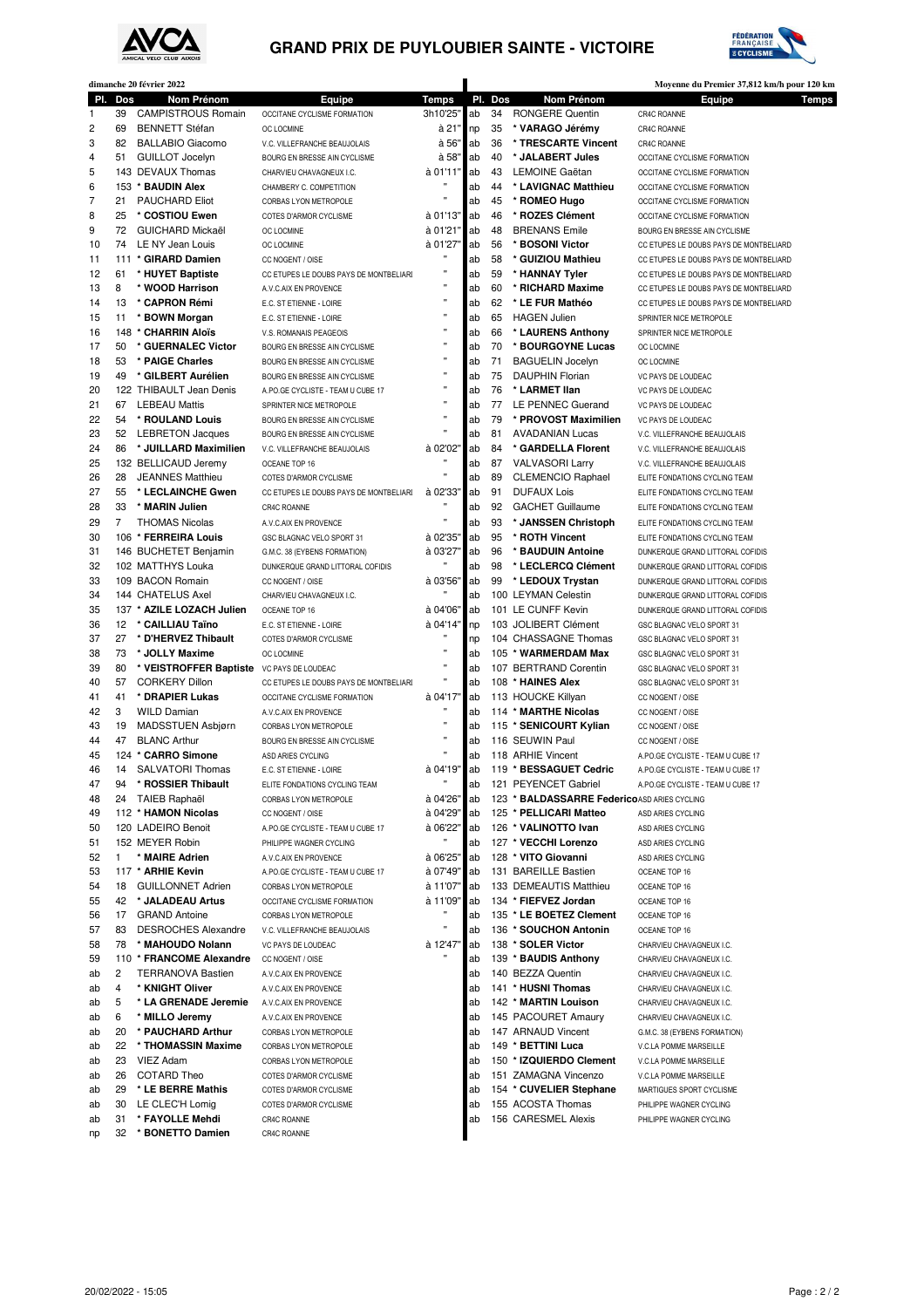



# **Grimpeurs**

|    | p                |                        |               |            |           | GPM <sub>2</sub> |                        |               |            |  |
|----|------------------|------------------------|---------------|------------|-----------|------------------|------------------------|---------------|------------|--|
| Rg | <b>Dos</b>       | <b>Prénom Nom</b>      | <b>Equipe</b> | <b>Pts</b> | <b>Rg</b> | <b>Dos</b>       | <b>Prénom Nom</b>      | <b>Equipe</b> | <b>Pts</b> |  |
|    | 55               | Gwen LECLAINCHE        | <b>CCE</b>    | 5          | 1         | 55               | Gwen LECLAINCHE        | <b>CCE</b>    | 5          |  |
| 2  | 25               | Ewen COSTIOU           | CAC           | 3          | 2         | 11               | Morgan BOWN            | <b>ECS</b>    | 3          |  |
| 3  | 74               | Jean Louis LE NY       | OCL           |            | 3         | 72               | Mickaël GUICHARD       | OCL           |            |  |
| 4  |                  |                        |               |            | 4         |                  |                        |               |            |  |
|    | GPM <sub>3</sub> |                        |               |            |           | GPM <sub>4</sub> |                        |               |            |  |
| Rg | <b>Dos</b>       | <b>Prénom Nom</b>      | <b>Equipe</b> | <b>Pts</b> | <b>Rg</b> | <b>Dos</b>       | <b>Prénom Nom</b>      | <b>Equipe</b> | <b>Pts</b> |  |
|    | 55               | <b>Gwen LECLAINCHE</b> | <b>CCE</b>    | 5          | 1         | 55               | Gwen LECLAINCHE        | <b>CCE</b>    | 5          |  |
| 2  | 11               | Morgan BOWN            | <b>ECS</b>    | 3          | 2         | 52               | Jacques LEBRETON       | <b>BBA</b>    | 3          |  |
| 3  |                  | 144 Axel CHATELUS      | CCI           |            | 3         | 25               | Ewen COSTIOU           | CAC           |            |  |
| 4  |                  |                        |               |            | 4         |                  |                        |               |            |  |
|    |                  |                        |               |            |           |                  |                        |               |            |  |
|    |                  | GPM <sub>5</sub>       |               |            |           |                  | GPM <sub>6</sub>       |               |            |  |
| Rg | <b>Dos</b>       | <b>Prénom Nom</b>      | <b>Equipe</b> | <b>Pts</b> | <b>Rg</b> | <b>Dos</b>       | <b>Prénom Nom</b>      | <b>Equipe</b> | <b>Pts</b> |  |
|    | 72               | Mickaël GUICHARD       | OCL           | 5          | 1         | 72               | Mickaël GUICHARD       | OCL           | 5          |  |
| 2  | 55               | <b>Gwen LECLAINCHE</b> | <b>CCE</b>    | 3          | 2         | 55               | <b>Gwen LECLAINCHE</b> | CCE           | 3          |  |
| 3  | 30               | Lomig LE CLEC'H        | CAC           |            | 3         | 30               | Lomig LE CLEC'H        | CAC           |            |  |
| 4  |                  |                        |               |            | 4         |                  |                        |               |            |  |
|    |                  | <b>GPM7</b>            |               |            |           |                  |                        |               |            |  |
| Rg | <b>Dos</b>       | <b>Prénom Nom</b>      | <b>Equipe</b> | <b>Pts</b> |           |                  |                        |               |            |  |
|    | 72               | Mickaël GUICHARD       | OCL           | 5          |           |                  |                        |               |            |  |
| 2  | 25               | Ewen COSTIOU           | CAC           | 3          |           |                  |                        |               |            |  |
| 3  | 144              | <b>Axel CHATELUS</b>   | CCI           |            |           |                  |                        |               |            |  |

| <b>Classements provisoire des Grimpeurs</b> |      |                    |               |            |    |            |                   |               |            |
|---------------------------------------------|------|--------------------|---------------|------------|----|------------|-------------------|---------------|------------|
| Rg                                          | Dos: | <b>Prénom Nom</b>  | <b>Equipe</b> | <b>Pts</b> | Ra | <b>Dos</b> | <b>Prénom Nom</b> | <b>Equipe</b> | <b>Pts</b> |
|                                             |      | 55 Gwen LECLAINCHE | CCE           | 26         |    | 52         | Jacques LEBRETON  | <b>BBA</b>    |            |
|                                             | 72   | Mickaël GUICHARD   | OCL           | 16         | 6  | 30         | Lomig LE CLEC'H   | CAC           |            |
|                                             | 25.  | Ewen COSTIOU       | CAC           |            |    | 144        | Axel CHATELUS     | CCI           |            |
|                                             |      | Morgan BOWN        | <b>ECS</b>    | 6          |    | 74         | Jean Louis LE NY  | OCL           |            |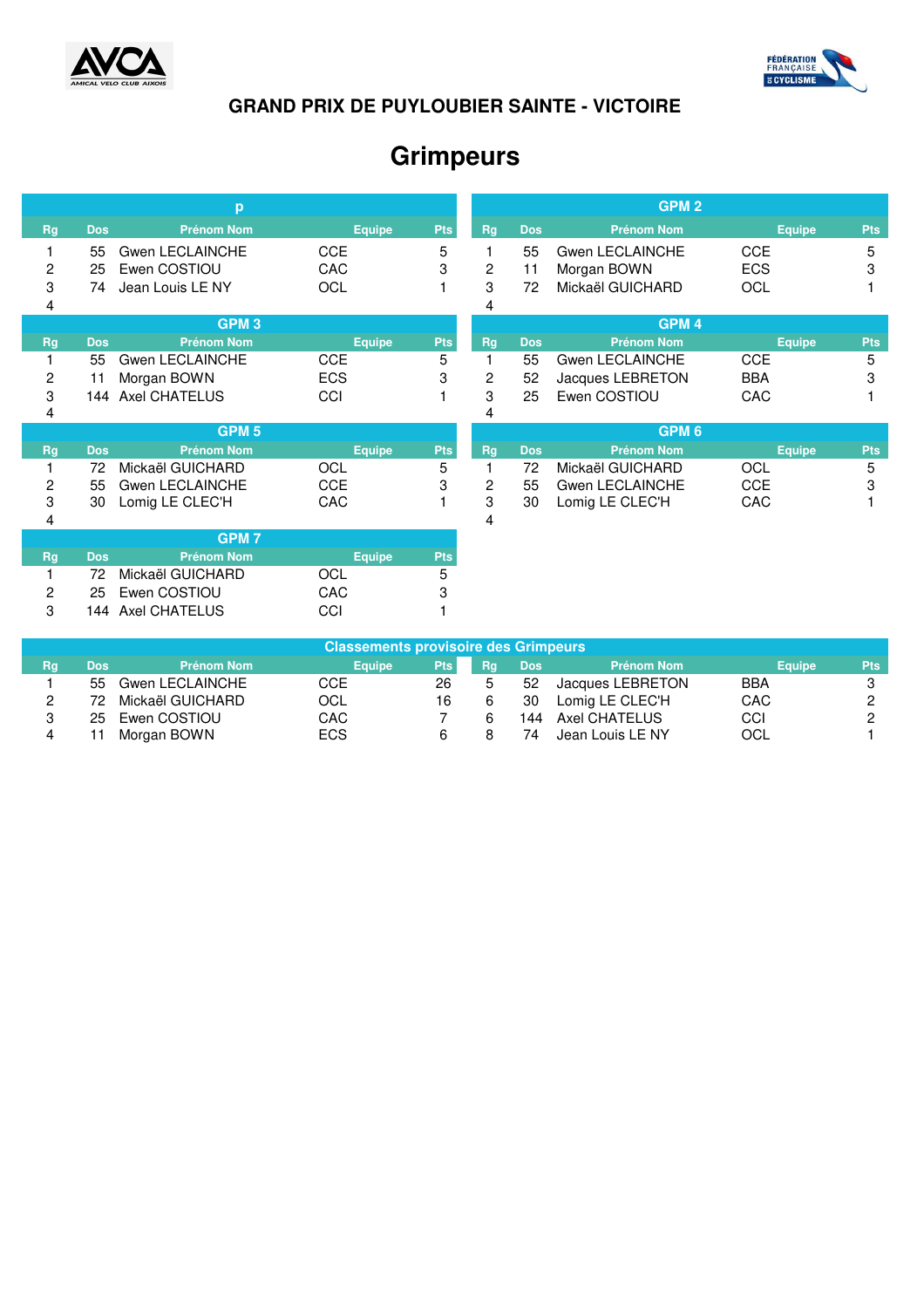



| PI.             | <b>Equipe</b>                                    | <b>Dos</b>               | <b>Coureurs</b><br><b>Nom Prénom</b>                                                                 | PI.                                | <b>Place</b> | Nb.<br><b>Coureurs</b> |
|-----------------|--------------------------------------------------|--------------------------|------------------------------------------------------------------------------------------------------|------------------------------------|--------------|------------------------|
| 1               | <b>OC LOCMINE</b>                                | 69<br>72<br>74           | <b>BENNETT Stéfan</b><br><b>GUICHARD Mickaël</b>                                                     | $\overline{\mathbf{2}}$<br>9<br>10 | 21           | 3                      |
| $\overline{2}$  | BOURG EN BRESSE AIN CYCLISME                     | 51<br>50<br>53           | <b>LE NY Jean Louis</b><br><b>GUILLOT Jocelyn</b><br><b>GUERNALEC Victor</b><br><b>PAIGE Charles</b> | $\overline{4}$<br>17<br>18         | 39           | 3                      |
| 3               | E.C. ST ETIENNE - LOIRE                          | 13<br>11<br>12           | <b>CAPRON Rémi</b><br><b>BOWN Morgan</b><br>CAILLIAU Taïno                                           | 14<br>15<br>36                     | 65           | 3                      |
| 4               | COTES D'ARMOR CYCLISME                           | 25<br>28<br>27           | <b>COSTIOU Ewen</b><br><b>JEANNES Matthieu</b><br>D'HERVEZ Thibault                                  | 8<br>26<br>37                      | 71           | 3                      |
| 5               | CC ETUPES LE DOUBS PAYS DE<br><b>MONTBELIARD</b> | 61<br>55<br>57           | <b>HUYET Baptiste</b><br>LECLAINCHE Gwen<br><b>CORKERY Dillon</b>                                    | 12<br>27<br>40                     | 79           | 3                      |
| 6               | V.C. VILLEFRANCHE BEAUJOLAIS                     | 82<br>86<br>83           | <b>BALLABIO Giacomo</b><br><b>JUILLARD Maximilien</b><br><b>DESROCHES Alexandre</b>                  | 3<br>24<br>57                      | 84           | 3                      |
| 7               | A.V.C.AIX EN PROVENCE                            | 8<br>$\overline{7}$<br>3 | <b>WOOD Harrison</b><br><b>THOMAS Nicolas</b><br><b>WILD Damian</b>                                  | 13<br>29<br>42                     | 84           | 3                      |
| 8               | CC NOGENT / OISE                                 | 111<br>109<br>112        | <b>GIRARD Damien</b><br><b>BACON Romain</b><br><b>HAMON Nicolas</b>                                  | 11<br>33<br>49                     | 93           | 3                      |
| 9               | OCCITANE CYCLISME FORMATION                      | 39<br>41<br>42           | <b>CAMPISTROUS Romain</b><br><b>DRAPIER Lukas</b><br>JALADEAU Artus                                  | $\overline{1}$<br>41<br>55         | 97           | 3                      |
| 10              | <b>CORBAS LYON METROPOLE</b>                     | 21<br>19<br>24           | <b>PAUCHARD Eliot</b><br>MADSSTUEN Asbjørn<br>TAIEB Raphaël                                          | 7<br>43<br>48                      | 98           | 3                      |
| 11              | A.PO.GE CYCLISTE - TEAM U CUBE<br>17             | 122<br>120<br>117        | THIBAULT Jean Denis<br><b>LADEIRO Benoit</b><br><b>ARHIE Kevin</b>                                   | 20<br>50<br>53                     | 123          | 3                      |
| 12 <sup>2</sup> | CHARVIEU CHAVAGNEUX I.C.                         | 143<br>144               | <b>DEVAUX Thomas</b><br><b>CHATELUS Axel</b>                                                         | 5<br>34                            | 39           | $\overline{c}$         |
| 13              | OCEANE TOP 16                                    | 132<br>137               | <b>BELLICAUD Jeremy</b><br>AZILE LOZACH Julien                                                       | 25<br>35                           | 60           | $\overline{c}$         |
| 14              | <b>VC PAYS DE LOUDEAC</b>                        | 80<br>78                 | <b>VEISTROFFER Baptiste</b><br>MAHOUDO Nolann                                                        | 39<br>58                           | 97           | $\overline{2}$         |
| 15              |                                                  |                          |                                                                                                      |                                    |              |                        |
| 16              |                                                  |                          |                                                                                                      |                                    |              |                        |
| 17              |                                                  |                          |                                                                                                      |                                    |              |                        |
| 18              |                                                  |                          |                                                                                                      |                                    |              |                        |
| 19              |                                                  |                          |                                                                                                      |                                    |              |                        |
| 20              |                                                  |                          |                                                                                                      |                                    |              |                        |
| 21              |                                                  |                          |                                                                                                      |                                    |              |                        |
| 22              |                                                  |                          |                                                                                                      |                                    |              |                        |
| 23              |                                                  |                          |                                                                                                      |                                    |              |                        |
| 24              |                                                  |                          |                                                                                                      |                                    |              |                        |
| 25              |                                                  |                          |                                                                                                      |                                    |              |                        |
| 26              |                                                  |                          |                                                                                                      |                                    |              |                        |
| 27              |                                                  |                          |                                                                                                      |                                    |              |                        |
| 28              |                                                  |                          |                                                                                                      |                                    |              |                        |
| 29              |                                                  |                          |                                                                                                      |                                    |              |                        |
| 30              |                                                  |                          |                                                                                                      |                                    |              |                        |
|                 |                                                  |                          |                                                                                                      |                                    |              |                        |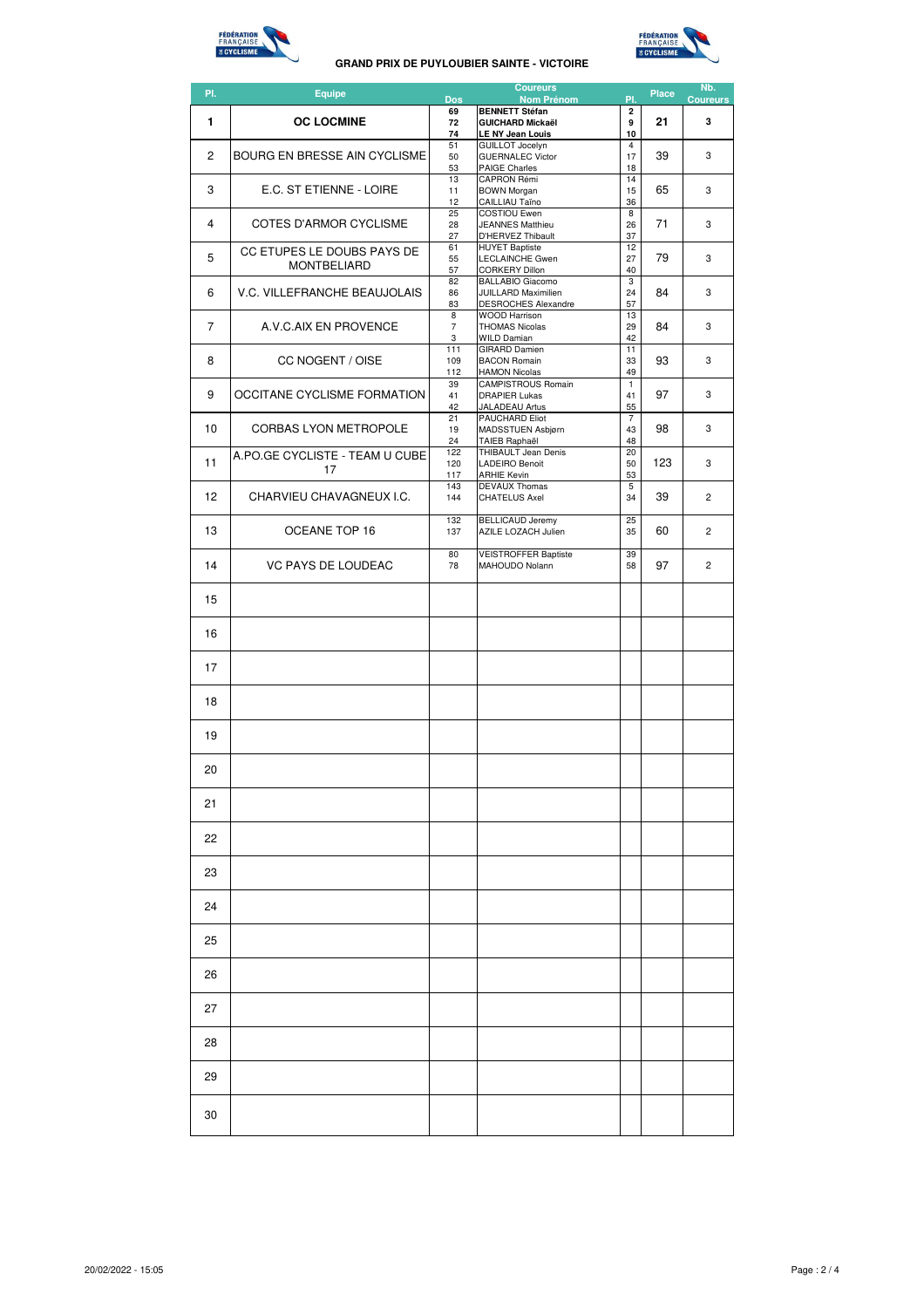



### **Tableau D'Honneur**

**Vainqueur**

## **CAMPISTROUS Romain**

OCCITANE CYCLISME FORMATION

**2ème de l'épreuve 3ème de l'épreuve**

**Grimpeurs**

**BENNETT Stéfan BALLABIO Giacomo V.C. VILLEFRANCHE BEAUJOLAIS** 

**LECLAINCHE Gwen**

CC ETUPES LE DOUBS PAYS DE MONTBELIARD

**Meilleure Equipe du Jour**

**OC LOCMINE**

**Classements & Résultats:** http://www.stsport.fr